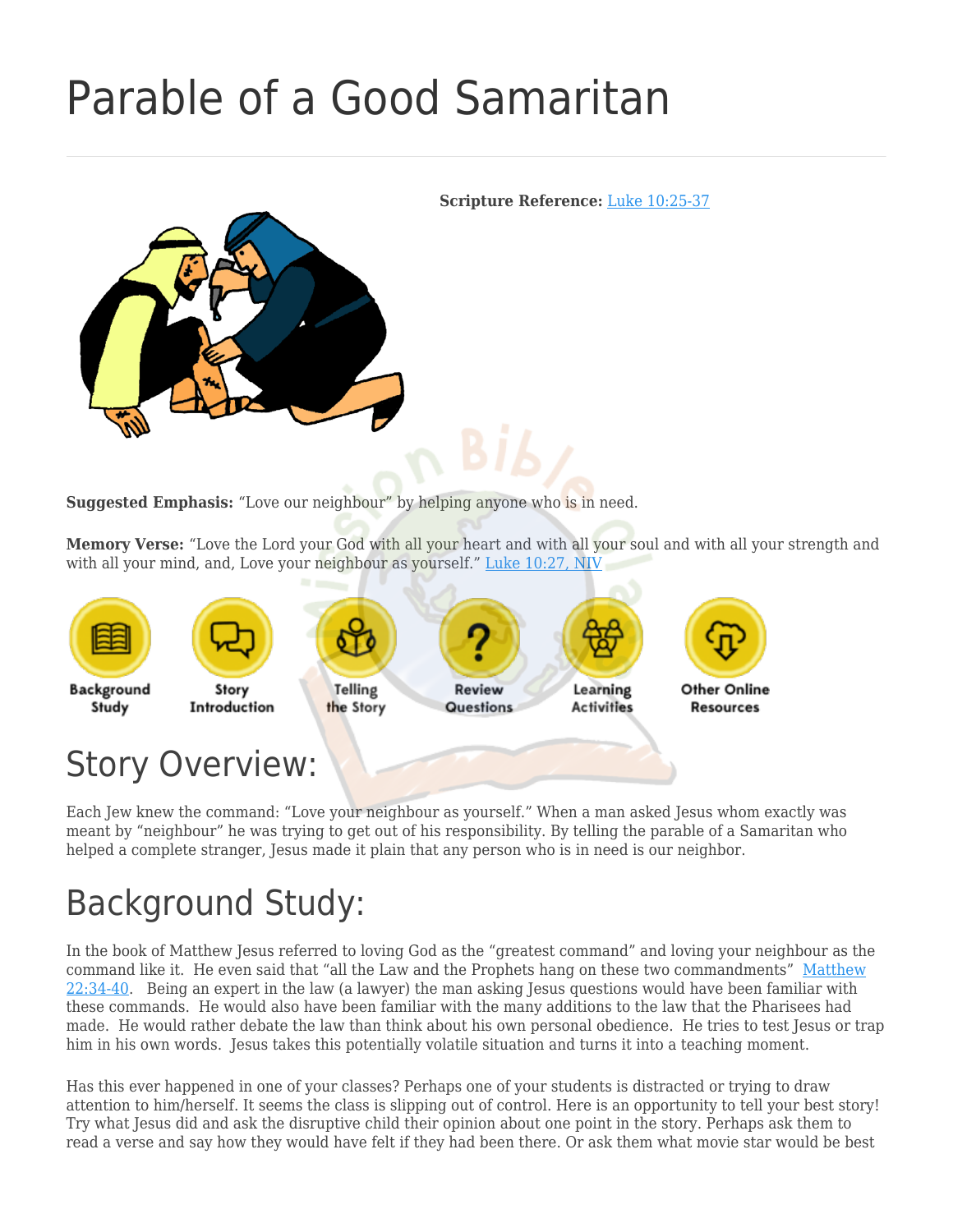to play that bible character if there was a movie about this story. Don't embarrass them but really find out what they think. Then say, "Now let's get back to today's story."

One way to help younger children regain focus is to give a few simple instructions – any instructions – in rapid succession (everyone stand up, everyone sit down, everyone wiggle your toes, everyone cover your eyes, and everyone open your ears!) "Now we are going to learn about God." The attention is now on you because they are curious to hear what you are going to do next!

Again Jesus speaks in a parable. This is not an actual event but one that was believable because it could easily have happened. The distance from Jerusalem to Jericho is about 25 kilometres. This familiar road ran through rocky, desert country that provided places for robbers to hide and make surprise attacks on people.

The people listening to this parable would have been able to relate to the trouble that the man in the parable was in. It would have been a relief for the injured man to see a good Jewish priest come along. How must he have felt to see the priest pass by without helping? Another Jew, a Levite, should have also stopped but he did not.

This Jewish audience would have expected other Jews to help a Jew in obvious need. What they did not expect was the next thing that Jesus said. It was not a Jew that finally helped this man, it was a Samaritan! The Samaritans were looked down on by Jews. They were considered half-breeds and not true Jews. This goes back to [2 Kings](https://www.biblegateway.com/passage/?search=2+Kings+17%3A24-41&version=NIV) [17:24-41](https://www.biblegateway.com/passage/?search=2+Kings+17%3A24-41&version=NIV) when the Jews of the northern kingdom were taken into Assyrian captivity and the King of Assyria made an attempt to resettle Samaria with his own people.

In this parable the Samaritan goes to extraordinary measures to help the man. He not only helped him in the moment of need, he got personally involved in the man's situation. He spent the night taking care of him and then paid an inn keeper so that the man would be taken care of until he was well. Two silver coins would have been equal to two days' wages. This would have been enough for up to two months stay in an inn.

We are to love our neighbour as we love ourselves. Neighbours are not just the people who live near us or that are in our circle of friends and family. Neighbours are not even just the people who attend church with us or even just those who believe in God. Neighbours are anyone who is in need.

Sometimes helping our neighbour is very difficult and inconvenient. Sometimes it means getting out of our comfort zone or even facing some ethical dilemmas. When Jesus challenged him with this parable even this expert in the law knew that the Samaritan had obeyed God's command while the priest and Levite did not.



[top](#page-0-0)

#### Way to Introduce the Story:

Bring a few different maps (city, country, world) to class. Help children find where they live on the map. Ask them where their neighbourhood is. "In today's lesson we are going to learn about a parable Jesus told about neighbours . . ."

#### [top](#page-0-0)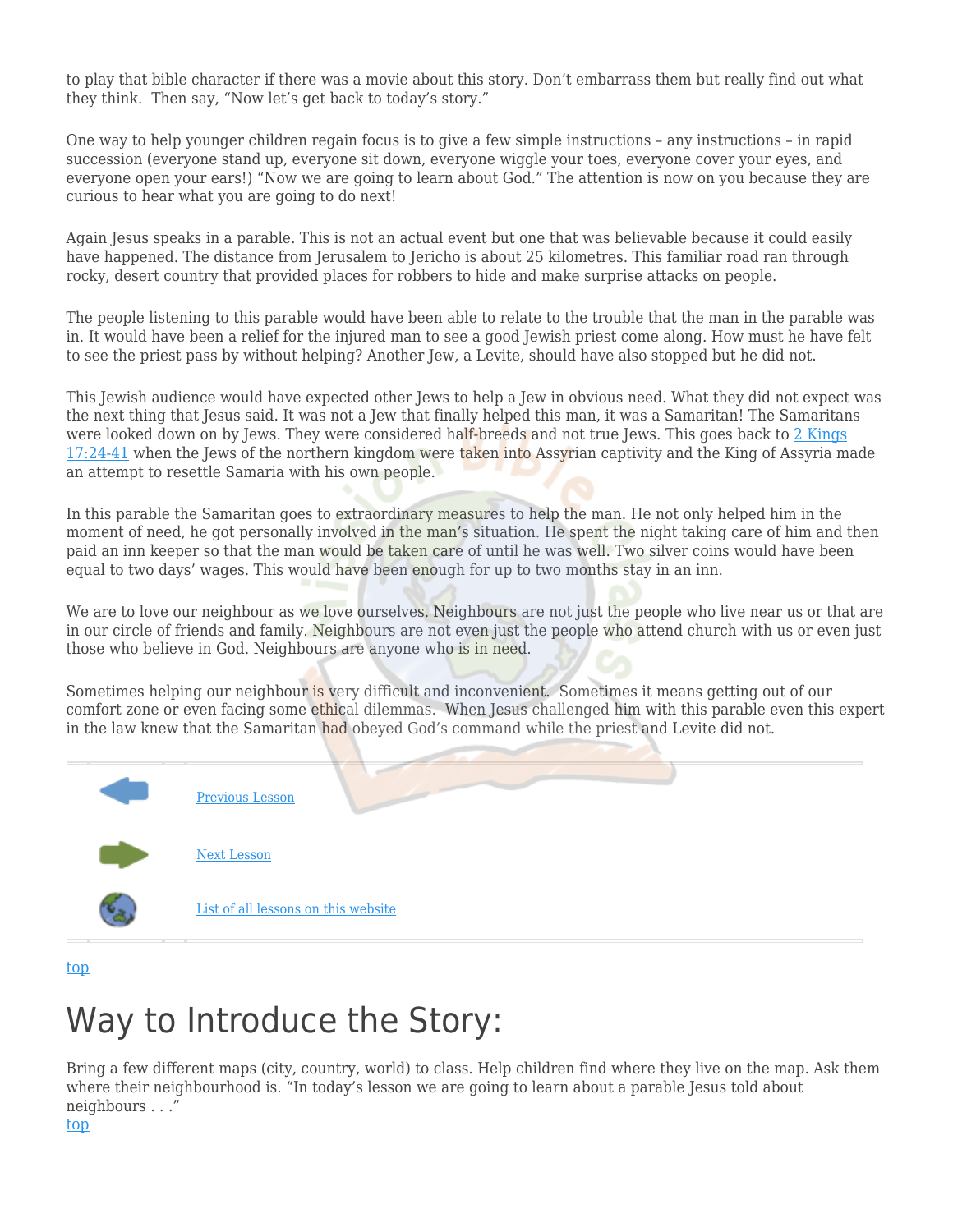### The Story:

Wherever Jesus went people would come to hear him tell about God. They loved to hear him tell parables. Parables were stories that helped people understand important lessons.

Once a man who was an expert in the Law of God asked Jesus a question, "Teacher, what must I do to live forever?"

Jesus knew the man was an expert in God's Old Testament Laws. He asked the man what the Old Testament Law said that a person must do to live forever.

The man's answer was, "Love the Lord your God with all your heart and with all your soul and with all your strength and with all your mind, and, Love your neighbour as yourself."

Jesus told the man that he was right. That was the greatest commandment. That is the way to live forever.

Then the man asked about loving your neighbour as yourself. Did he have to love all of his neighbours or just the ones that lived close by? He asked Jesus, "Who is my neighbour?"

Instead of telling him the answer Jesus told a parable. This is the parable:

A man was travelling by himself from Jerusalem to the town of Jericho. While he was on the road some robbers attacked him. They beat him up and took everything he had – even his clothes! The man was left all alone on the road. He waited and waited for someone to come by and help him.

A priest came walking by on the road. Priests were God's helpers in the temple. They knew how to worship God. They knew all of the rules of God. Do you think the priest helped the man? No, the priest went on the other side of the road and passed right by the man without helping.

Next, a Levite came along the road. Levites knew all of God's laws. They were good Jews. Do you think the Levite stopped and helped the man? No, the Levite looked at the man and then crossed the road and walked right past him.

Finally, a man from Samaria came along the road. The Jews did not like Samaritans. Everybody thought that the Samaritans would never help anybody. But this Samaritan was good. He saw the man on the road and he stopped to help. He put oil and wine on the man's wounds. (Oil and wine were used for medicine in those times.) Then he lifted the man onto his donkey and took him to a nearby inn. He took care of the man all night to make sure he was going to be well.

The next morning the Samaritan had to leave to continue on his journey. He wanted to make sure that the injured man was taken care of so he gave money to the innkeeper. He gave him enough money so that the man could stay at the inn for two months! He even told the innkeeper that he would come back next time he was travelling and pay more money if the man was still sick.

Everyone was very surprised to hear this parable. When Jesus was finished he asked the expert in the Law of God a question, "Three men went on the road that day: the priest, the Levite and the Samaritan. Which of these men do you think was a neighbour to the man who was beaten and robbed?"

What do you think the expert in the Law of God answered? That's right, the Samaritan was a neighbour. Helping anyone who needs help is being the kind of neighbour that God wants. We don't even have to know the person. We should help them just because they need help.

[top](#page-0-0)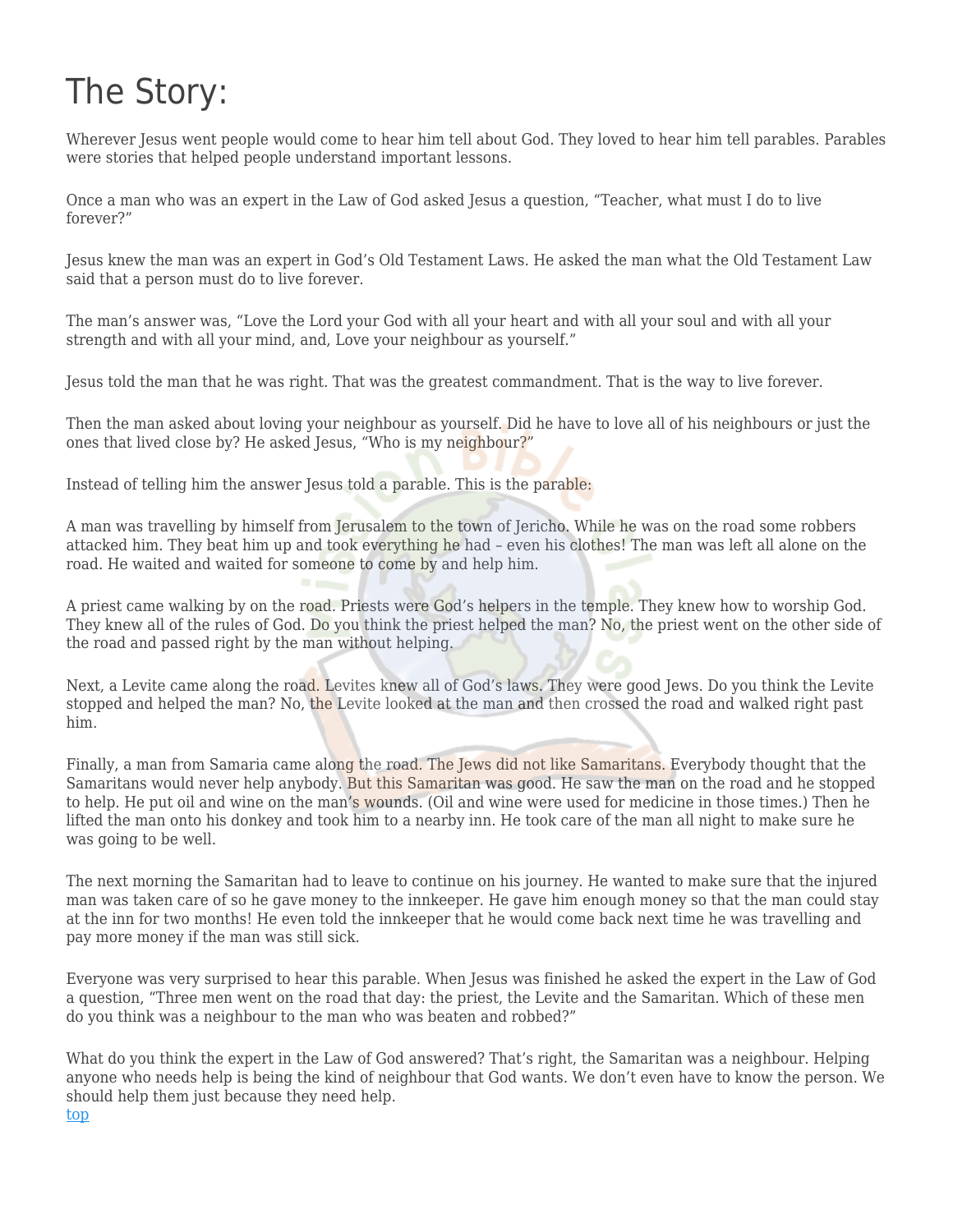### Ways to Tell the Story:

This story can be told using a variety of methods. Always remain true to the facts found in the Bible but help children connect to its meaning by using drama, visual aids, voice inflection, student interaction and/or emotion. [Click here for visual aids and story-telling methods.](https://missionbibleclass.org/bright-ideas/visual-aids/)

[Click here to download these illustrations and slideshow.](http://www.freebibleimages.org/illustrations/good-samaritan/) Be selective. Each teacher is unique so only use the illustrations that best relate to the way YOU are telling the story in THIS lesson. Too many illustrations can be confusing so eliminate any that cover other stories or details you do not wish to emphasise in this lesson.

#### Review Questions:

- 1. What is the greatest commandment? To love the Lord your God with all your heart and with all your soul and with all your strength, and with all your mind.
- 2. After loving God, what is the second greatest commandment? To love your neighbour as yourself.
- 3. Why is the Samaritan man in Jesus' parable called the "Good Samaritan"? He stopped and helped the man who had been robbed and hurt.
- 4. According to Jesus' Parable of the Good Samaritan, who is your neighbour? Anyone who needs help.

#### Song Suggestions:

- [Love is Something If You Give It Away Song](https://missionbibleclass.org/songs/english-songs/anytime-songs/love-is-something-if-you-give-it-away-song/)
- [Ha-la-la-la Song](https://missionbibleclass.org/songs/english-songs/anytime-songs/ha-la-la-la/)
- Refer to the [Song Page](https://missionbibleclass.org/songs/) on this website for more options.

# Learning Activities and Crafts:

[\(How to choose the best learning activities for my teaching situation\)](http://missionbibleclass.org/how-to-plan-a-bible-class/how-to-choose-learning-activities/)

*Activities:*

- Assign parts to the children and then read the story from the bible. Let them act out the story as you read.
- Let one child volunteer be the injured person and show the class how to do simple first aid (plasters, clean and bandage wounds, etc.)
- Fill a shallow container with sand and recreate the road in the story. Place stones and plants along the road as places where robbers might hide. Let the children draw paper people and cut them out. These characters can be used to tell the story.
- Memorize Luke 10:27. A fun way to do this is to write words like "fast, slow, baby talk, bass voice, opera singer, etc on small cards. Children can draw cards and then say the memory verse according to the card they choose. Example: Child draws a card with "opera singer" on it so they sing the verse as an opera singer would.
- Make up character cards with the names (or pictures for younger children) of each character. Let the children take turns drawing the cards and telling what happened to them in the parable. Don't forget the obscure characters: innkeeper, donkey, man asking Jesus the questions.
- For older children bring a local newspaper to class and look through it to see what kinds of needs people have.
- Help children think of ways to help someone in need. This could be a class project. Perhaps collecting food or items for the poor.
- Show a map (or use something like ["Google Maps](https://maps.google.com/)") to show pictures of your neighbourhood. Talk about